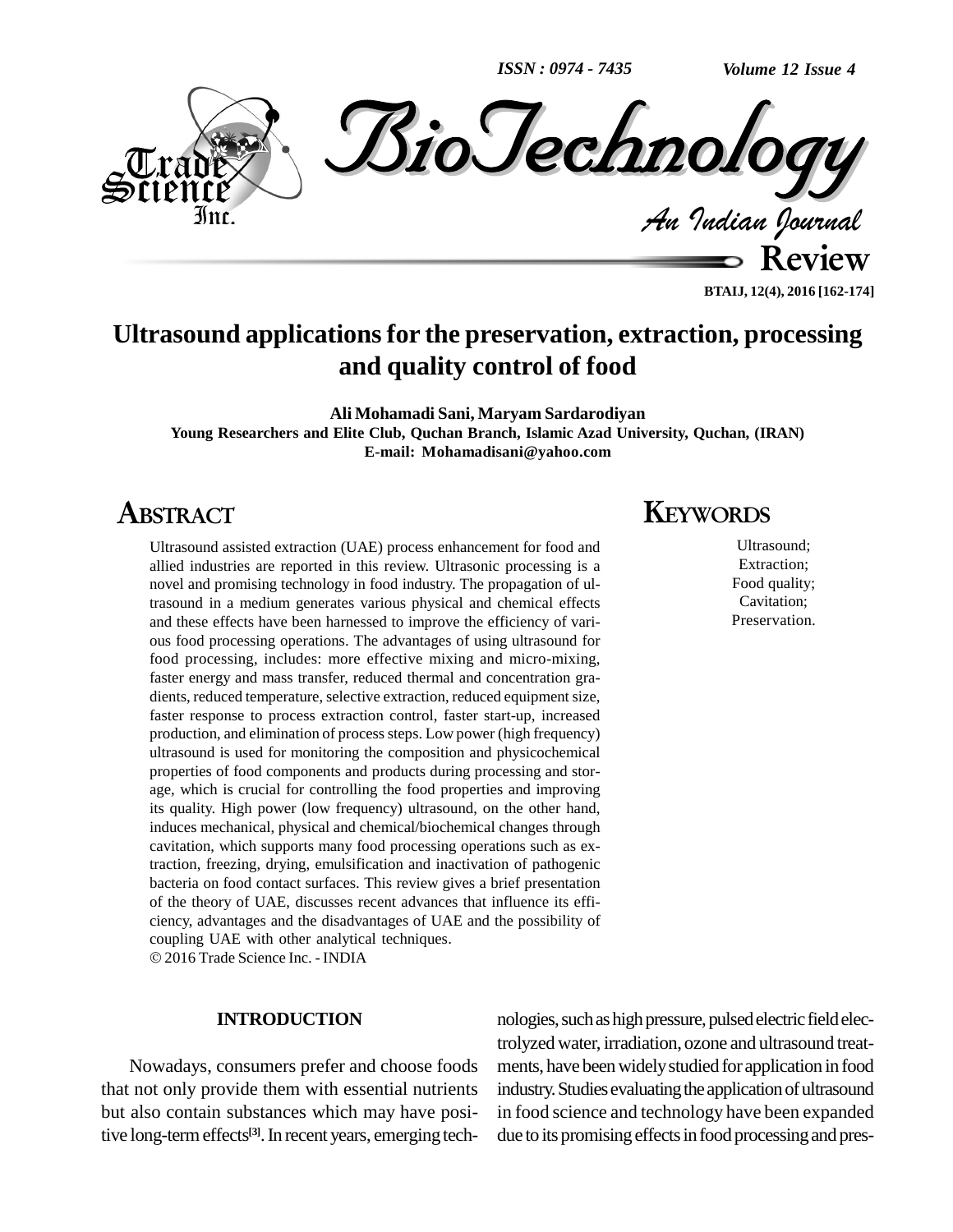ervation<sup>98</sup><sup>ht than</sub> and England and England and Intersect.cavitation probables microsistation denotes the conference of the food material that may improve the example change in The society. cavitation produces microsista</sup> **[9, 10, 11,12]**.The use of ultrasound energyin liquid and solid media has been extensive in food-processing applications andhas created growing interestin sample treatment<sup>[1]</sup>. Ultrasound-assisted extraction (UAE) has throu found particular application as a procedure for the preparation and extraction of analytes. Ultrasound radiation, when transmitted through a medium, generates a disturbance that, if repeated periodically, creates expansion and compression cycles<sup>[2]</sup>. The application of cessi ultrasound is a non-thermal technology which contributes to the increase of microbial safety and prolongs shelflife, especially in food with heat-sensitive, nutritional, sensory, and functional characteristics **[36, 37, 38]**. Ultra sound is increasingly being applied in food industry due to its promising effects in food processing and preservation<sup>[13]</sup>. The applied ultrasound range can be classi-<br>fied into two subclasses: low intensity diagnostic ultra-<br>sound (5–10 MHz) and high intensity power ultrasound have b fied into two subclasses: low intensitydiagnostic ultra fied into two subclasses: low intensity diagnostic ultra-<br>sound (5–10 MHz) and high intensity power ultrasound hav<br>(20–100 kHz range) (Figure 1)<sup>[14, 15]</sup>. Ultrasound irra- met diation<sup>[62, 63]</sup> is one of the upcoming extraction techniques recent that can offer high reproducibility in shorter time, lower temperature, reduced solvent consumption and less energy input **[64]**. Oscillatory particle motion produced byhigh-intensityultrasonic waves can also induce sec ondary flows, known as acoustic streaming. Such an agitation should realize an internal convection motion of solute within the solvent inside holes of porous mate-

rial. Moreover, cavitation produces micro-jets atthe surface of the food material that may improve the ex change surfaces which has to be revealed globally through a high starting accessibility. Both effects can increase mass transfers of solvent within the solid and solutewithin the solvent **[65, 66]**.

The application of power ultrasound in food industry for two reasons, namely replacing conventional processing technologies and assisting traditional food processes. In the latter case, the processing efficiency is enhanced and the disadvantages of traditional food processing technologies are improved **[4, 5, 6]**. Controlled application of ultrasound can be a promising food preservation approach that inactivates microorganisms without having harmful effects on the nutrition, quality, sensory and aesthetic attributes of food **[23, 24]**.

Although commercial applications of ultrasound have been used in some industries (chemical, cos metic, textile, polymer, and petrochemical) it has recently started to be used in the food industry for items such as ketchup, mayonnaise, and fruit juice production **[7, 8]**.

From the literature review, the use of ultrasound is increasingly employed as an alternative method over the traditional in extraction of natural products because they are shortening of processing and residence times (they can now be completed in minutes instead of hours

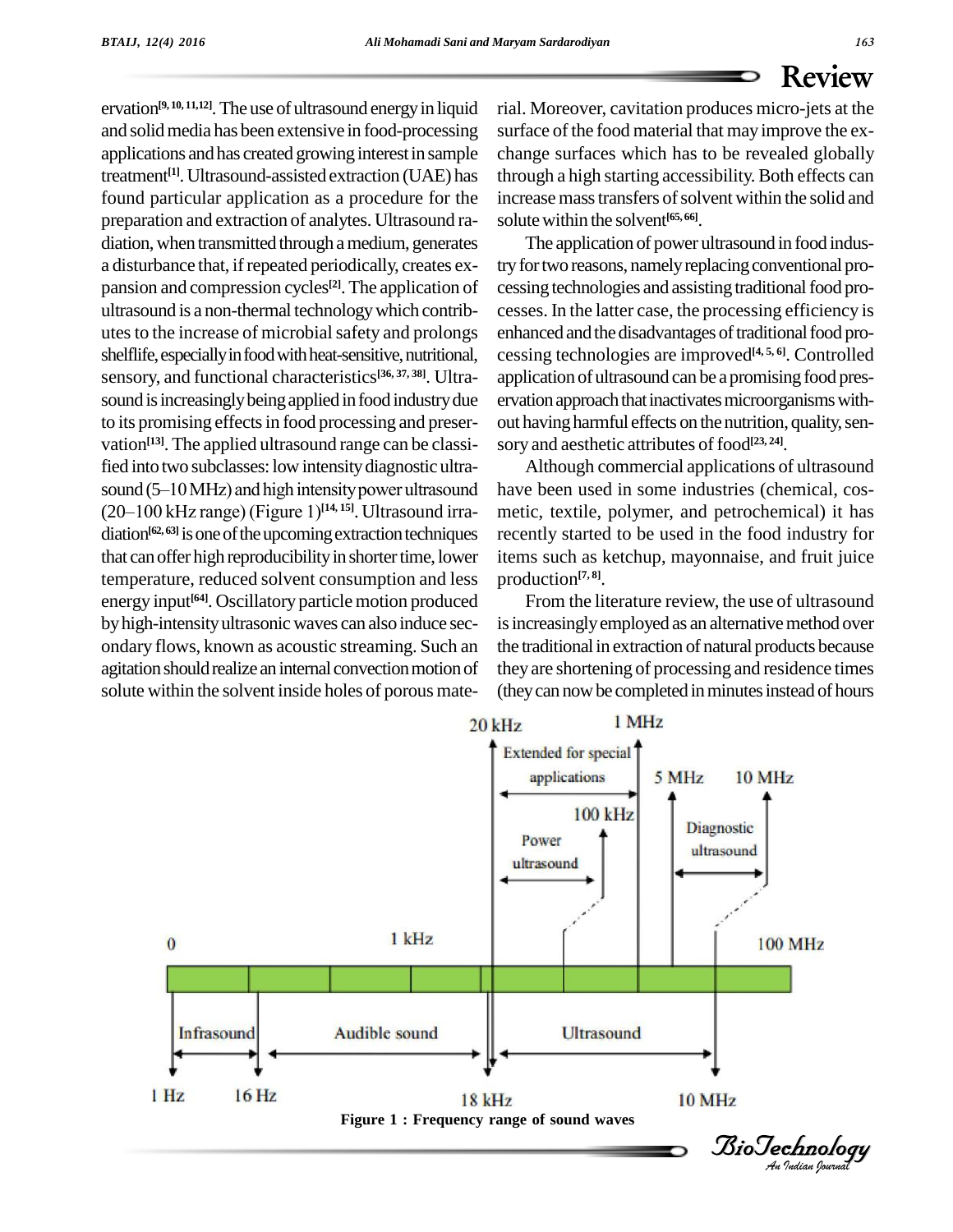transfer, eco-friendly, with stronglydecreased solvent consumption and qualityofthe extracts **[18]**.

This paper aimsto provide a detailed and critical review of the latest applications of US with regard to the improvement of some technological properties (preservation, extraction, processing and quality control of food, etc) and the bioactivity of food. Special emphasis has been placed on ultrasound assisted extraction as one of the most feasible and cost-effective large-scale applications of US in the food industry.

#### **Principle of ultrasound technology in food**

The history of scientific advances and the discovery of ultrasound are rooted in the study of sound, with Sir Isaac Newton first proposing his theory of sound waves in 1687<sup>[22]</sup>. Ultrasound energy accelerates Al/Si use dissolution and strengthens the bonds at the solid particle/gel phase interface<sup>[35]</sup>. This increases the conden-<br>cha sation process thus speeding up the zeolite crystallization process. Ageing of source of Al or Si, either from pure chemical precursors or CFA using US energy has been shown to reduce the crystallization time **[34, 36]**.

The ability of ultrasound to cause cavitation depends on the characteristics of ultrasound (e.g., frequency and intensity), product properties(e.g., viscosity and sur-

face tension) and ambient conditions(e.g., temperature and pressure). This technique requires a liquid medium, an energygenerator and a transducer,which transforms the electric, magnetic or kinetic energy into acoustic energy **[25]**.

Ultrasound is a form of energy generated by sound waves at frequencies that are too high to be detected by the human ear. These waves participate in a region of the sound spectrum that is divided into three main parts: infrasound ( $v < 16$  Hz), band sound  $(16 \text{ Hz} < v < 16 \text{ kHz})$  and ultrasound  $(v > 16 \text{ kHz})$ . The ultrasound band is also divided into low fre quency (16 kHz  $\lt v \lt 1$  MHz) and high frequency (v > 1 MHz) bands. High-frequency ultrasound bands are typically used for medical and industrial imaging purposes **[20, 21]**. Low power ultrasound is mainly used in medical diagnostics whereas high power ultrasound is used to induce physical and chemical changes in biological matrices due to mechanical, cavitational and thermal effects. Implosion of cavitational bubbles, formation of microjets, microturbulence, highvelocity inter-particle collisions and perturbation in micro-porous particles **[32]** result in enhanced extraction yield and accelerated chemical reactions<sup>[33]</sup>. Ultrasound can drive processes(e.g., extraction, dissolution and digestion) when applied to finelypowdered solids dis-



**Figure 2 : Cavitation phenomenon. (A) Development and collapse of cavitation bubbles. (B) Cavitational collapse** at a solid-liquid interface. The sequence  $(1)$ ,  $(2)$  and  $(3)$  shows a scheme of fragmentation or disruption due to gas trapped on the defects on the solid surface giving rise to particle-size reduction (increase in surface area)

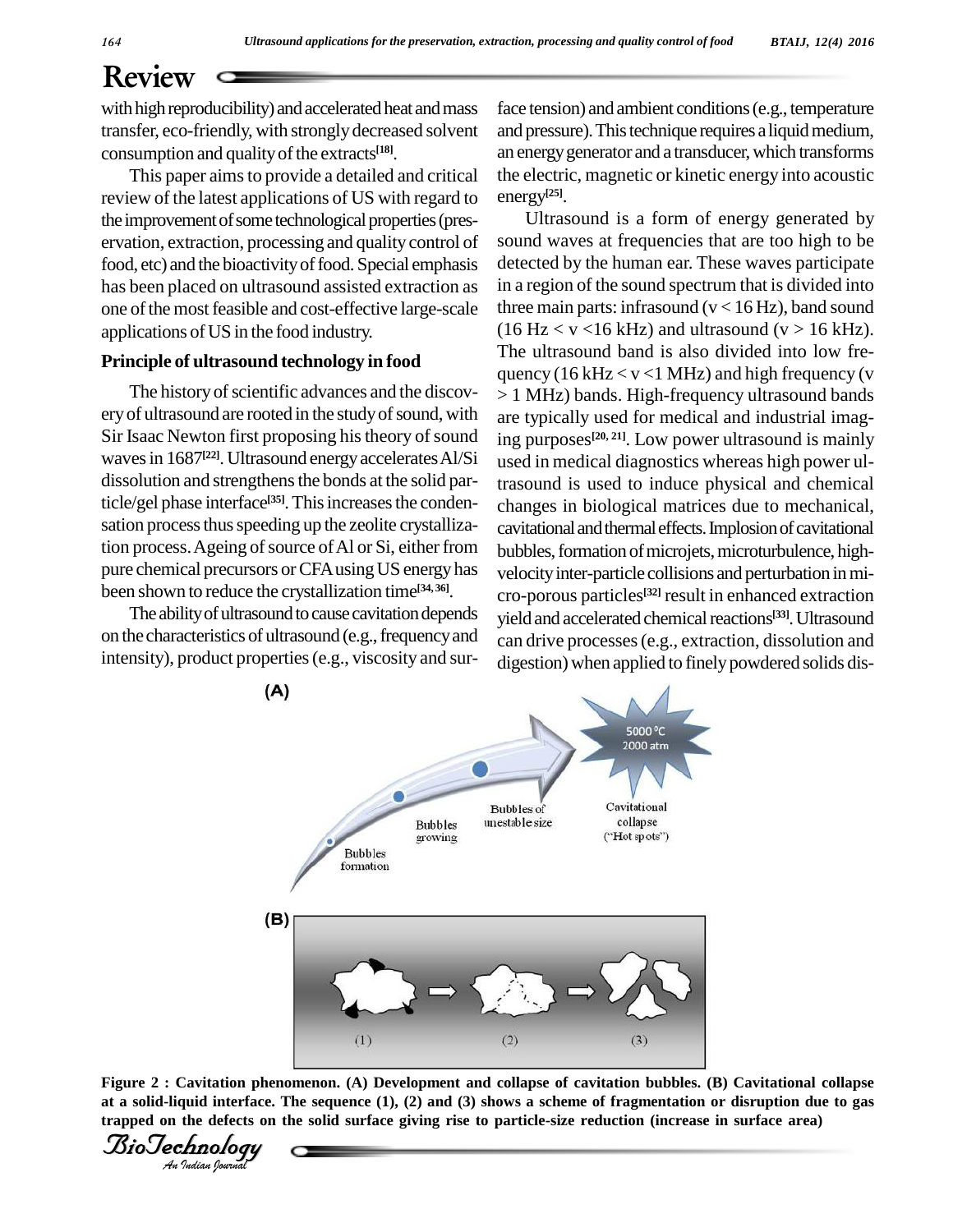derived fromcavitation (Figure 2A). Thus, high local temperatures inside collapsing cavitation bubbles can cause an increase in analyte solubility and solvent diffusivity inside the solid particles. High pressure occurring during microbubble implosion improves solvent penetrabilityand transport. Surface renewal caused by particle fragmentation makes it possible for more analyte to come in contact with the solvent(Figure 2B) **[67]**.

Ultrasound effects on liquid systems aremainlyrelated to the cavitation phenomenon. Ultrasound is propagated via a series of compression and rarefaction waves induced on the molecules of the medium passed through 80.9%<br>
(Figure 3)<sup>[19]</sup>. Cereal<br>
This type of cavitation, called "transient cavita-(Figure 3) **[19]**.

This type of cavitation, called "transient cavitation", can produce shearing forces and turbulence in the medium<sup>[40, 42]</sup>. Another important effect is that  $\frac{\text{acou}}{\text{water}}$  must water molecules can be broken, generating highly miss reactive free radicals (H2O $\rightarrow$ H+ $\bullet$ OH) that may rewater molecules can be broken, generating highly act and consequently modify other molecules, such as proteins<sup>[41]</sup>. This wide range of mechanisms involved in the HIU treatment induces physical and biochemical effects with several potential applications in the food industry.

#### **Low power ultrasound**

Low power ultrasound (LPU) along with spectroscopy and nuclear magnetic resonance (NMR) are currently the most popular, practical and widely used nondestructive analytical methods. For many years, LPU has been successfully utilized for studying the physicochemical and structural properties of fluid foods **[75]**. The changes in ultrasound properties en able to assess the properties of opaque fluids and to detect foreign bodies in foods through container walls (i.e., without contact), which allows to make mea surements in the lab as well as on-line using a ro bust and reasonably cheap measurements apparatus<sup>[76]</sup>. OI

#### **Applications of low power ultrasound (LPU)**

#### **Meat products**

In the beef industry, LPU has been a fast, repro ducible and reliable technology to enhance genetic improvement programsfor livestock **[77, 78]**.

#### **Fruits and vegetables**

presed in a liquid neultime, as a result of the conditions.<br>
The high boost infrastration of distinguistic interactions of the results of the results of the results of the conditions of the results of the results of the r The application of ultrasound for the quality control of fresh vegetables and fruits in both pre- and postharvest applications was highlighted in a recent review**[79]**. Alexandre et al. (2012) treated strawberries with nonthermal technologies, such as ultrasound  $(35$  kHz), and observed higher anthocyanin contents than in samples washed with chemical solutions when stored at room temperature for 6 days. Tiwari et al. (2010) observed the significant retention of anthocyanins in grape juices after treatment with ultrasound (at a constant frequency of 20 kHz and pulse durations of 5 s on and 5 s off): 97.5%AC (cyanidin), 48.2% MA(malvanidina) and 80.9%DA(delphinidin).

#### **Cereal products**

Skaf et al. (2009) developed a low frequency acoustic technique with two large sensors (through transmission) to overcome the continuous physical and chemical evolution of dough medium during fermentation, which allowed to evaluate the physical properties of dough and determine the critical time as well as the influence of several technological parameters in the process of dough development **[82]**. More recent work utilized a low cost and rapid through transmission ultra sound velocity technique to monitor changes in wheat flour dough consistency induced by proteins and gelatinization of the starch<sup>[83]</sup>.

#### **High powerultrasound**

There have been numerous studies about various applications of high power (low frequency) ultrasound in food science and technology.All of these applications and principles were reviewed by Awad et al. (2012), Carcel et al. (2012) and Chandrapala et al. (2012).

inducedmainly by cavitation, HIU has been used to<br>provekamedifications in the structure of both onimal been used to provide information on the physicochemi-Several novel and interesting HIU applications for improving the technological properties and bioactivity of food have emerged during the last years **[84, 85]**. Due to the physical, chemical andmechanical effects provokemodifications in the structure of both animal and plant proteins **[92, 86]**.High-frequencyultrasound has cal properties of food such as the salt and fat content in meat products<sup>[87, 88, 93]</sup> or firmness, ripeness, sugar content and acidity in fruit and vegetable products **[79]**.

*Indian Journal*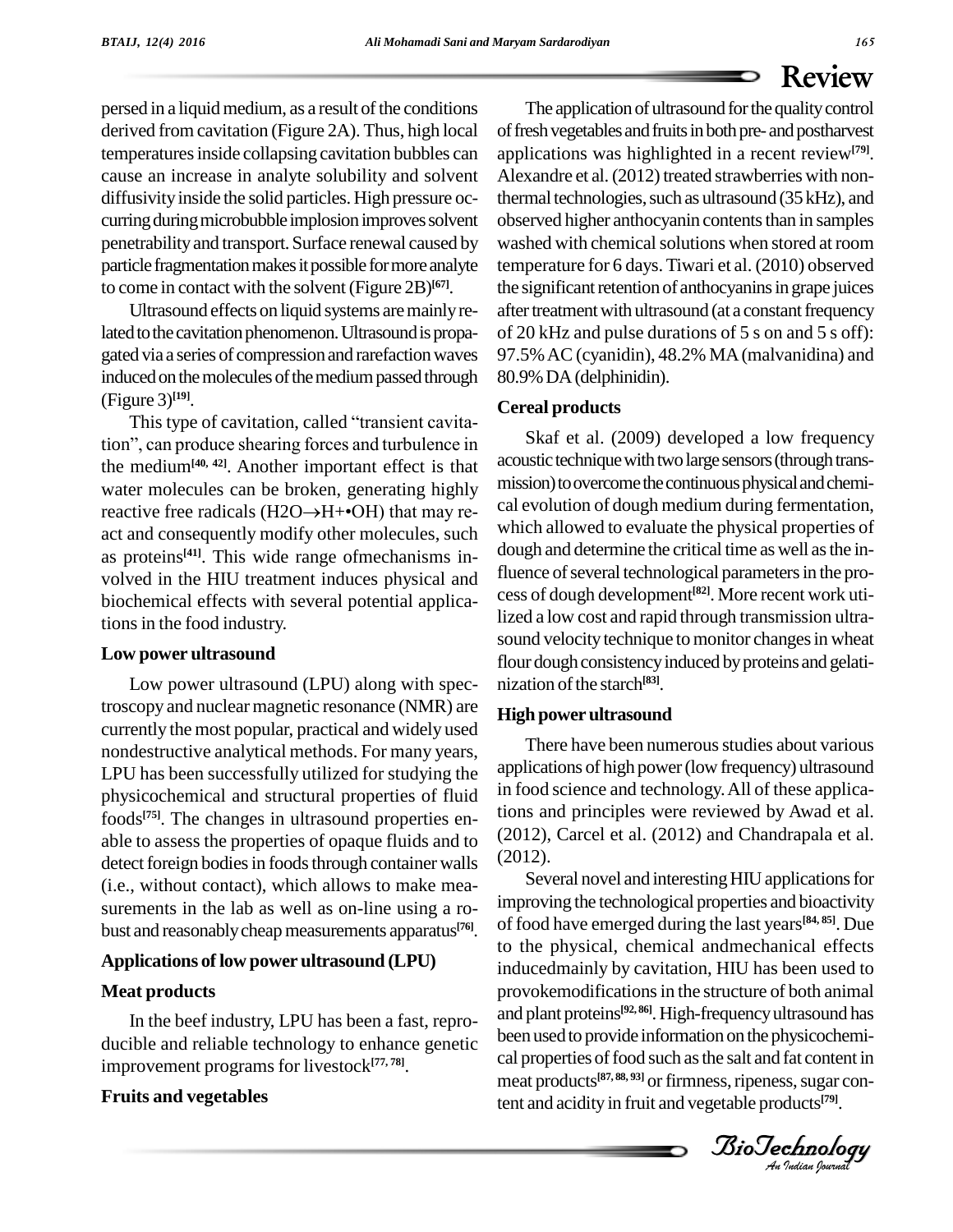Ultrasound is one of the new preservation tech niques that could eliminate microbial activity. High power ultrasound alone is known to disrupt biologi cal cells. When combined with heat treatment, it can accelerate the rate of sterilization of foods. Therefore it reduces both the duration and intensity of the thermal treatment and the resultant damages. At sufficiently high acoustic power inputs, ultrasound is known to rupture cells **[44, 45, 46]**. Ultrasonic techniques are finding increasing use in the food industry. Ultrasound (US) is used to alter, physically or chemi cally, the properties of foods, for example pasteurisation, sterilisation, generation of emulsions, disruption of cells, promotion of chemical reactions, inhibition of enzymes, tenderising meat and modifi cation of crystallization **[56, 57]**.

#### **Ultrasound-assisted extraction**

**Ultrasound in food preservation**<br>
Ultrasound is one of the new preservation<br>
inques that could eliminate microbial activity<br>
prower ultrasound alone is known to disrupt<br>
prower ultrasound alone is known to disrupt<br>
cal c The principal objective of an extraction process isto maximize the target-compound yield with no or minimal impact on properties of the target compound whilst minimizing the extraction of undesirable com pounds. Conventional solid-liquid extraction (SLE) forces<br>techniques, including maceration, infusion and<br>"Soxhlet" extraction, are time consuming and use techniques, including maceration, infusion and<br>
Equilibrium **ococococococococo** large amounts of solvents<sup>[31]</sup>. Plant extraction applied to food domain is usually done by solvents, repre-<br>sonting high cost, pollutent and festidious tooppiques senting high cost, pollutant and fastidious techniques. The entanical ultrasound wave In the case of vegetable oils extraction, most of matrixes are seeds and kernels, which constitute barri ers for the penetration of the solvent with consequent low yield. Also, the most common oil extraction is done by normalized Soxhlet extraction. The advantages of the use of low frequency ultrasound have been extensively extraction, such as Jatropha curcas L. **[27]** and soybean oil **[28]**.

processes is a well established technique in ana-<br>lytical chemistry demonstrated by several recent re-The use of ultrasound to accelerate extractive processes is a well established technique in anaviews **[48, 49, 50]**.

The frequency of the applied ultrasound is a very change important parameter, with lower frequencies leading to more rapid agitation and cell damage. For instance, when a frequency of 20 kHz is applied,

instable cavitation is induced into the system, where violent collapse of the cavitation bubbles generates locally high temperatures and pressures (up to 50 MPa or in instances even higher) (Figure 4). By increasing the frequency, cavitation goesthrough a transient zone, until stable cavitation can be reached at frequencies in the order of several hundred kilohertz. At these frequencies, cavitation bubbles do not collapse, or at least not violently, and effects on food products are largely caused by sonochemical effects or gentle physical effects such asmicrostreaming. Some plants and their by-products should in fact be treated with ultrasound at frequencies exceeding several hundred kilohertz to protect sensitive bioactive compounds.Applied amplitude (power), frequency and geometry of the sonotrodes are also very important parameters. Forsome products, the directly immersed sonotrodes, generally operating at high powers and low frequencies, should not be used to avoid negative effects on the food product caused bycavitational activity or contamination with particles from horn erosion<sup>[47]</sup>. Extraction enhancement by ultrasound has been attributed to the propagation of ultrasound pressure waves, and resulting cavitation phenomena. High shear forces cause increasedmasstransfer of extractants **[26]**.



*Indian Journal*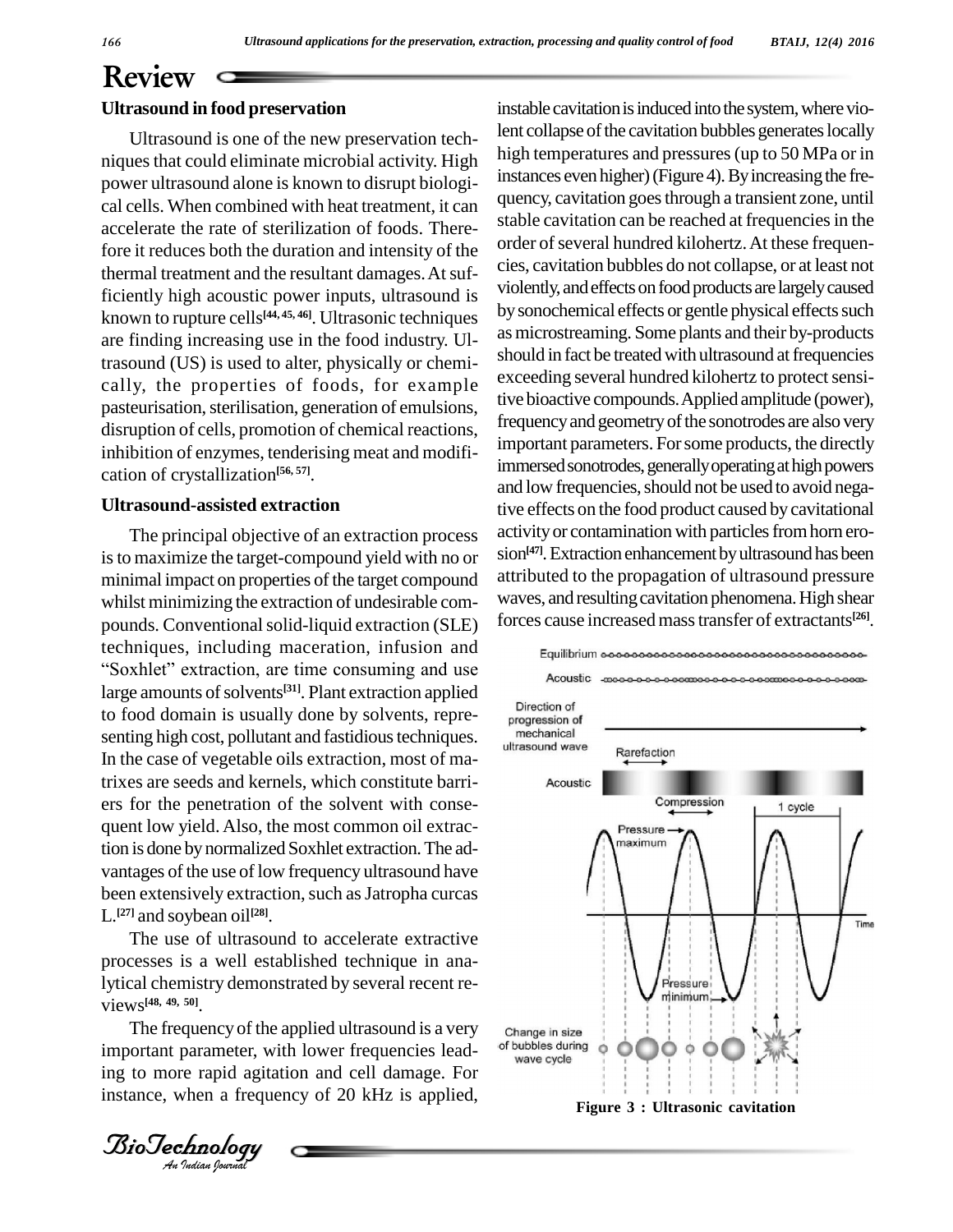

**Figure 4 : Size of the cavitational bubbles in dependence of ultrasounds frequency**

they were able to demonstrate that the effectiveness of ultrasound was gained by the increase in the su perficial masstransfer and that effectiveness declined sharply after the readily accessible surface solute had been removed. However, by reducing the sub strate particle size major gains in extraction effi ciency and extraction time reduction could be achieved.

#### **Ultrasound in food processing**

One of the major issues in using ultrasound in food processing is the controlled modification of the functionality of food ingredients without chemical modification **[58]**.

#### **Filtration**

In the food industry, the separation of solids from liquids is an important procedure either for the pro duction of solid-free liquid or to produce a solid isolated from its mother liquor. But the deposition of solid materials on the surface of filtration mem brane is one of the main problems. The application of ultrasonic energy can increase the flux by breaking the concentration polarization and cake layer at the membrane surface without affecting the intrinsic permeability of membrane (Figure 5). The liquid jet serves as the basis for cleaning, and some other cavitational mechanismslead to particle release from the blocked membrane **[43]**.

#### **Microbial growth**

In the study on supercritical fluid extraction en-<br>
the blocked membrane<sup>459</sup>,<br>
they were able to demonstrate that the effectiveness<br>
of ultrasound was gained by the increase in the su-<br>
2006) **Microbial growth**<br>
of ultra Alternative methods of food processing that have an almost zero influence on the quality of food have become more important due to increased consumer demand for minimally-processed foods. Ultrasound processing is an alternative technology that has shown promise in this field. With ultrasound tech nology, high pressure, shear, and a temperature gra dient are generated by high power ultrasound (20 to 100 kHz), which can destroy cell membranes and DNA, thus leading to cell death<sup>[51]</sup>. A relatively new concept in antimicrobial treatment has been proposed involving the combined effect of pressure and ultra sound (manosonication), ultrasound and heat (thermosonication) or the combination of ultrasound, heat and pressure (manothermosonication) **[52]**.

#### **Freezing**

ects texture and the release of thawed centrality. as for the conservation of both nutrient and bioactive Ultrasound aids crystallization by controlling nucleation and crystal growth in frozen foods **[54]**. It also affects texture and the release of thawed cell liquid<sup>[55]</sup>, tance of meat products, fruits and vegetables, as well ingredients.

Laboratory investigation indicates that power ultrasound is able to accelerate the freezing process of fresh food products, mainly through its ability in

*Indian Journal*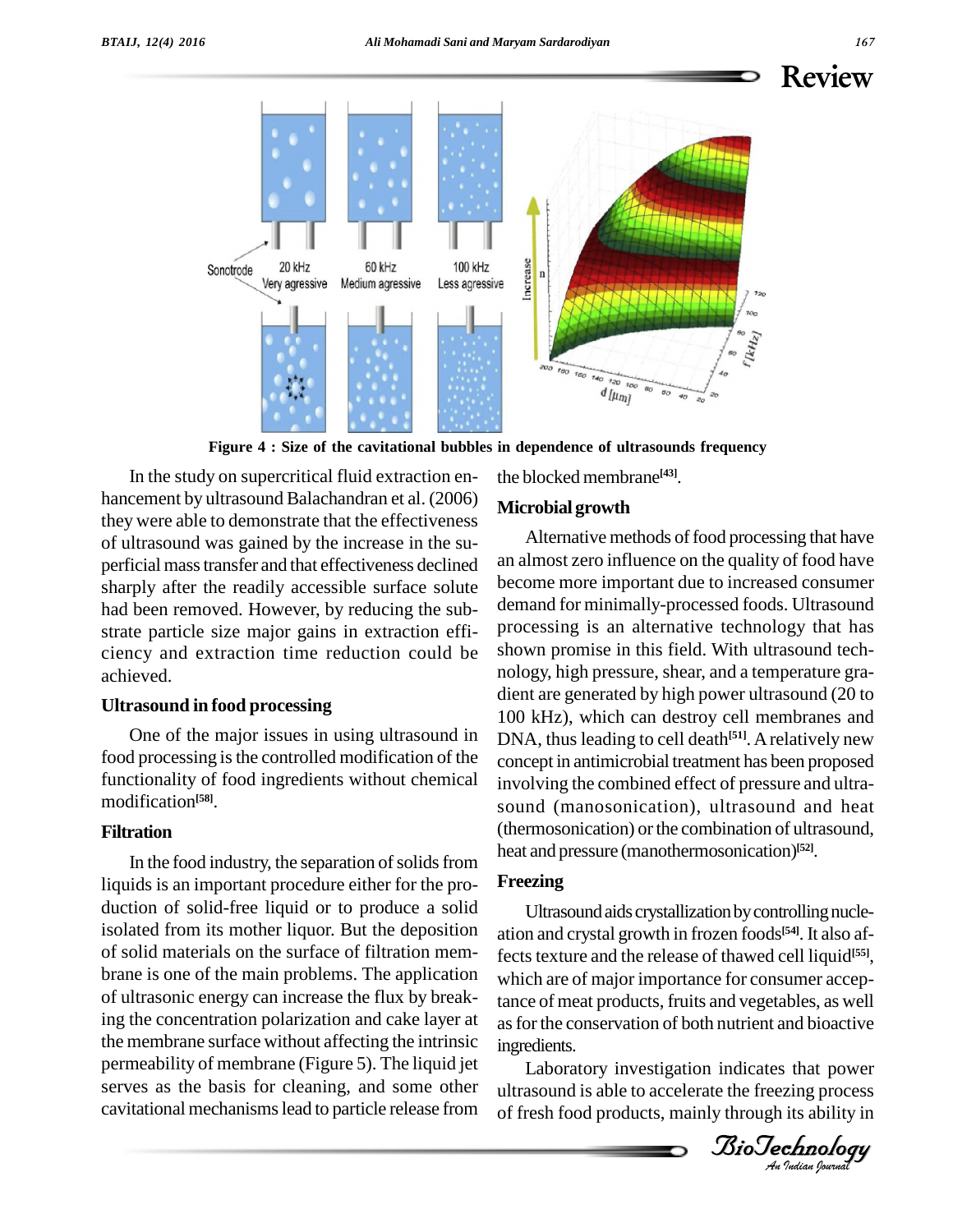

**Figure 5 : Enhancement of permeability using ultrasound**

enhancing the heat and mass transfer process<sup>[53]</sup>. Dur<br>ing immersion freezing of potatoes slices, Li and Sure<br>(2002) applied power ultrasound intermittently when<br>potatoes temperature was reduced from 0 to K7 8C<br>The purpos enhancing the heat and mass transfer process<sup>[53]</sup>. During immersion freezing of potatoes slices, Li and Sun (2002) applied power ultrasound intermittentlywhen potatoes temperature was reduced from 0 to K7 8C. The purpose of the intermittent treatment is to avoid the manufacture products with 'tailored' functionality, the rise of refrigerant temperature, since continuous application of power ultrasound can lead to prolonged ther mal effect upon the refrigerant. Their results (Li  $&$  Sun, 2002) indicate that power ultrasound can lead to noticeable increase of freezing rate.As an example, the freezing curves for potato samples treated with an acoustic power level of 15.85 Wand without acoustic<br>treatment are compared in Figure 6.<br>Thawing<br>Thawing is a time consuming process and an subtreatment are compared in Figure 6.

## **Thawing**<br>The Contract of Contract of Contract of Contract of Contract of Contract of Contract of Contract of Contract of Contract of Contract of Contract of Contract of Contract of Contract of Contract of Contract of Cont

changes and microbial growth both of which can lead *I* definition of quantition of quantity of using varior of using that the substantial point of the substantial behavior and the function of the function of the function of the function of the function of the function of t Thawing is a time consuming process and an sub- $\frac{2}{5}$ -10 optimal thawing can accelerate the physiochemical  $F_{-15}$ to the deterioration of qualityoffrozen foods **[68, 69]**.Re cently, studies were being carried out to explore the possibilityof using various ultrasound frequencies and powerlevels during thawing **[70, 71]**.



#### **Dairy**

The use of ultrasound is increasingly being developed for a range of applications in dairy systems, due<br>to the improved processing effectiveness, the ability to<br>manufacture products with 'tailored' functionality, the to the improved processing effectiveness, the abilityto ability to preserve food and modulate enzyme activity, and the capability of improving the microstructure through component interactions. The ultrasound-in duced physical effects are used in applications such as



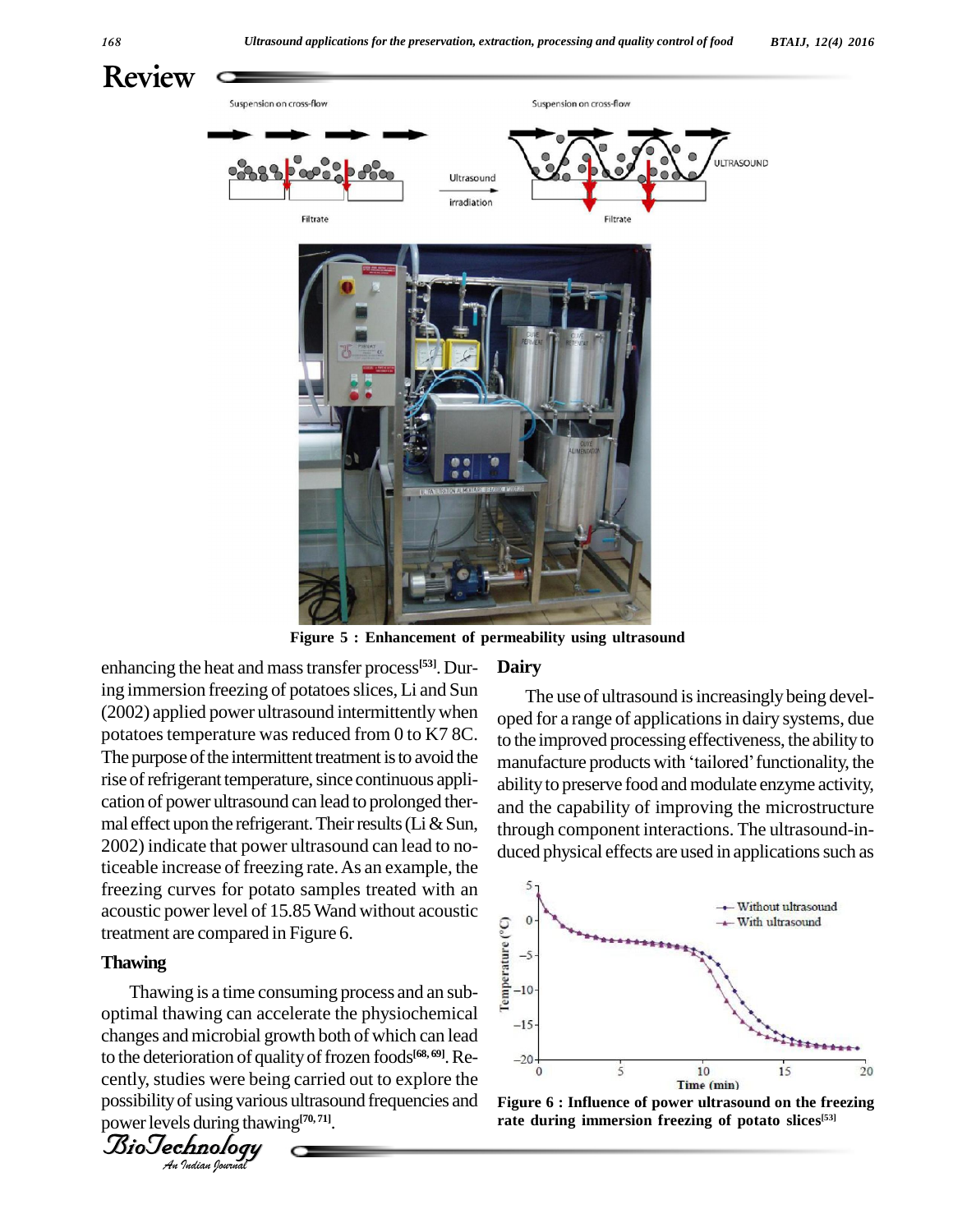

the enhancement of whey ultrafiltration, extraction of functional foods, reduction of product viscosity, homogenization of milk fat globules, crystallization of ice and lactose, manufacturing yogurts with superior rheological properties, reduction of yogurt's total fermentation time and cutting of cheese blocks **[59, 60]**.

#### **Emulsification/homogenization**

Emulsification is an important mean to deliver the hydrophobic bioactive compounds into a range of food products (Figure 7). Acoustic emulsification offers the perma<br>following improvements over conventional methods<sup>[61]</sup>: al.<sup>[73]</sup> following improvements over conventional methods $[61]$ :

- The emulsion produced has particles in the submicron range with an extremely narrow particle size distribution. size distribution.<br>The emulsions are more stable.
- 
- Addition of a surfactant to produce and stabilize tion a the emulsion is not necessary. cosity
- The energy needed to produce an emulsion by

acoustic waves is less than that needed in conventional methods.

#### **Changesin viscosity and texture**

a. Contained the effectiveness of the untasome process for the depolymerization and viscosity control of *An*by sonicating 5%and 10% of waxymaize starch solu-Classical double emulsion<br>
Eigure 7 : Phase dispersion of two immiscible solvent and drop size distribution by power ultrasound (•) mechani-<br>
eal agitation (o)<br>
the enhancement of whey ultrafilltration, extraction of<br>
the Depending on the ultrasound intensity, food viscosity can either increase or decrease, the effect being tem porary or permanent. Cavitation causes shear, which in the case of thixotropic fluids causes a temporary de crease in viscosity. If enough energy is applied, the molecular weight may be decreased giving rise to a permanent viscositydiminution **[72, 73]**.AstudybyIida et al.<sup>[73]</sup> evaluated the effectiveness of the ultrasonic prostarch and polysaccharide solutions after gelatinization. Figure 8 shows the typical changes in viscosity observed tion after gelatinization.Adrastic decrease in the vis cosity of the ultrasonicated solutions is observed: about two orders of magnitude. For example, the viscosity of

*Indian Journal*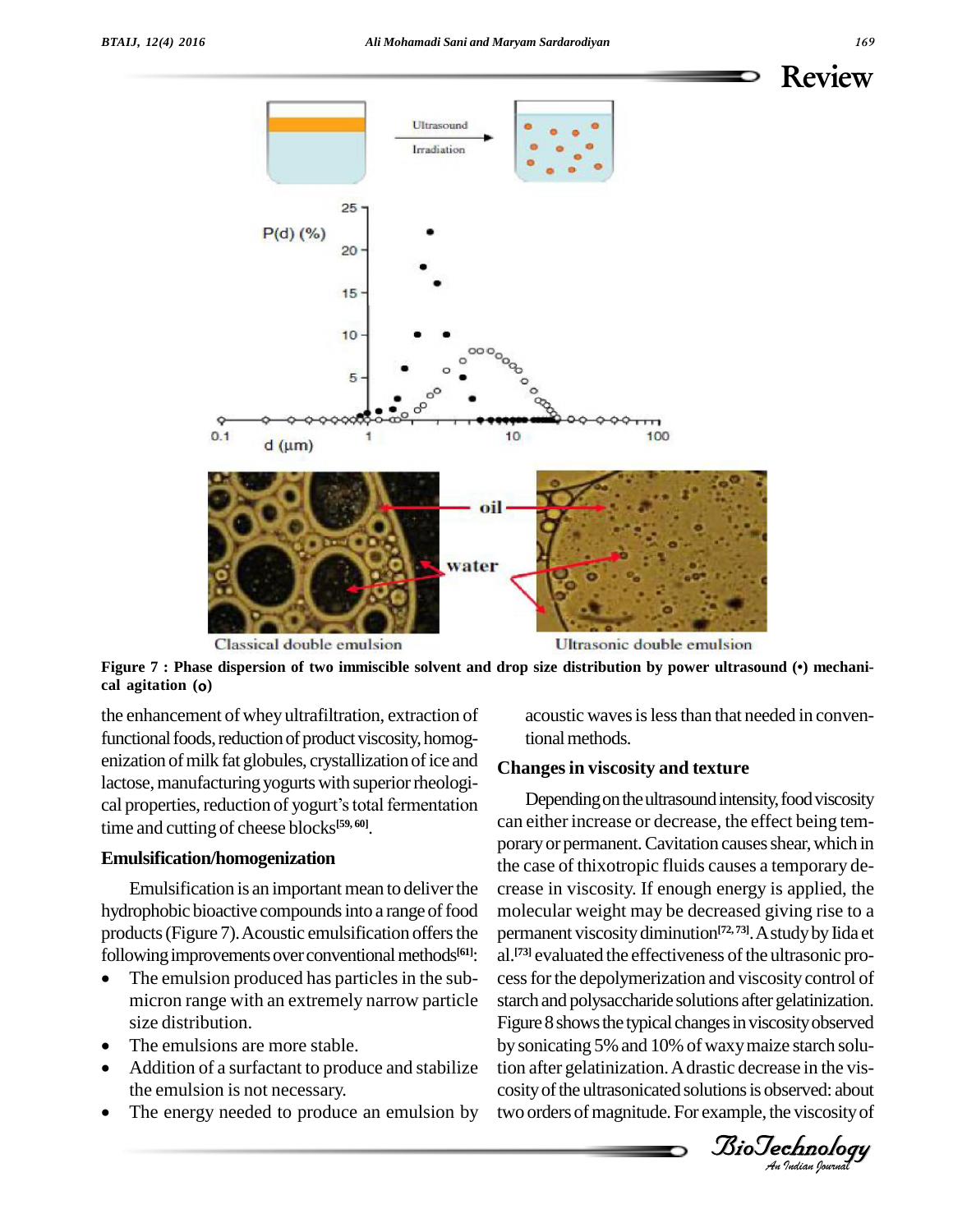

**Figure 8 : Viscosity of 5 and 10 wt.% waxy maize starch solution by sonication for 30 min at 60 C using a horn: () 10% unsonicated, ( ) 10% sonicated, () 5% unsonicated, ( ) 5% sonicated. The viscosity was mea sured continuously at10 C intervals. The experiments were repeated 3 times and the error bars indicate 2X standard error [73]**

10% starch solution decreased from 2000 to 20 mPa/<br>
s after 30 min sonication. The low viscosity was main-<br>
tained even after cooling down to room temperature.<br>
Higher amounts of starch, i.e., 15–20% starch slurries<br>
seem s after 30 min sonication. The low viscosity was maintained even after cooling down to room temperature. s after 30 min sonication. The low viscosity was maintained even after cooling down to room temperature.<br>Higher amounts of starch, i.e., 15–20% starch slurries seemed to limit the depression of viscosity because the firm gel formed at this starch content range is affected to lesses extent by sonication.

#### **CONCLUSION**

some compounds nave been increasingly reported. UI-<br>trasonic energy has a special place in meeting the chal-*An*heterogeneous biomass materials.The introduction of The use of ultrasound on food products has proved [6] to be advantageous in numerous processes. However, some modifications in the physicochemical parameters tion and extraction, Ultrason.Sonochem., 18, 813– or structures of components and the degradation of<br>some compounds have been increasingly reported  $\text{H}$  [7] some compounds have been increasingly reported. Ullenges of processing recalcitrant, multicomponent and an ultrasonic field can provide an extremely severe physi- $[8]$ cochemical environment that is difficult to realize with other engineering methods. Sonication does not re markably change the chemical mechanism of biomass

*Indian Journal*

pretreatment and reactions, but the reaction kinetics is remarkablyaccelerated asthe result of ultrasonic cavitation and the secondary effects, and therefore enhances the efficiency and economics of the biomass conver sion process. Potential exists for applying UAE for enhancement of aqueous extraction and also where or ganic solvents can be replaced with generally recognised as safe (GRAS) solvents. UAE can also provide the opportunity for enhanced extraction of heat sensitive bioactive and food components at lower processing temperatures. There is also a potential for achieving simultaneous extraction and encapsulation of extracted components to provide protection through the use of ultrasonics.

#### **REFERENCES**

- **[1]** J.Chandrapala,C.Oliver, S.Kentish,M.Ashokkumar; Ultrason.Sonochem., **19**, 975 **(2012)**.
- **[2]** S.Seidi,Y.Yamini;Analyticalsonochemistry, devel opments, applications, and hyphenations of ultra sound in sample preparation and analytical tech-<br> **[3]** Hernández M.Carrión, I.Hernando, A.Quiles; High niques, Cent.Eur.J.Chem., **10**, 938-976 **(2012)**.
- hydrostatic pressure treatment as an alternative to pasteurization to maintain bioactive compound content and texture in red sweet pepper, Innovative Food Science & Emerging Technologies, 26, 76– 85 **(2014)**.
- **[4]** T.S.Awad, H.A.Moharram, O.E.Shaltout, D.Asker, M.M.Youssef;Applications of ultrasound in analy sis, Processing and quality control of food: A re- M.M.Youssef; Applications of ultrasound in an<br>sis, Processing and quality control of food: A<br>view, Food Res.Int., **48**, 410–427 (2012).
- **[5]** M.Ashokkumar;Applications of ultrasound in food view, Food Res.Int., **48**, 410–427 (**2012**).<br>M.Ashokkumar; Applications of ultrasound in food<br>and bioprocessing, Ultrason.Sonochem., **25**, 17–23 **(2015)**.
- **[6]** F.Chemat, H.Zille, M.K.Khan; Applications of ultrasound in food technology: Processing, Preserva-F.Chemat, H.Zille, M.K.Khan; Applications of ul-<br>trasound in food technology: Processing, Preserva-<br>tion and extraction, Ultrason.Sonochem., **18**, 813– 835 **(2011)**.
- **[7]** A.Patist, D.Bates; Industrial applications of high 835 (**2011**).<br>A.Patist, D.Bates; Industrial applications of high<br>power ultrasonics, In: Feng, H., Barbosa-Cãnovas, G.,Weiss,J.(Eds.),UltrasoundTechnologiesfor Food power ultrasonics, In: Feng, H., Barbosa-Cãnovas, G., Weiss, J.(Eds.), Ultrasound Technologies for Food<br>and Bioprocessing, Springer, London, 598–619 **(2010)**.
- **[8]** A.C.Soria, M.Villamiel; Effect of ultrasound on the technological properties and bioactivity of food: A review, Trends Food Sci.Technol., **21**, 323–331 technological properties and bioactivity of food:A **(2010)**.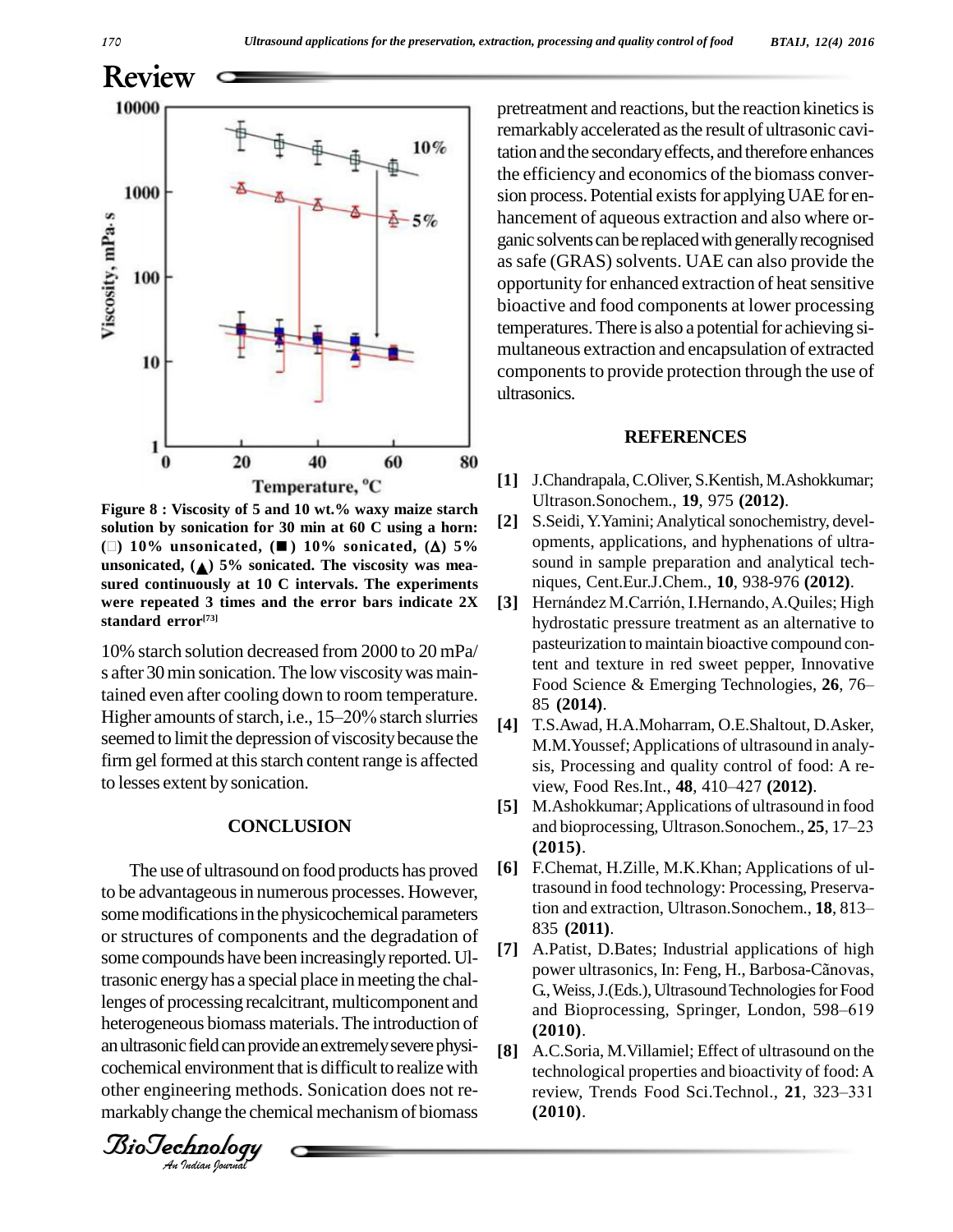- and Ultrasound as non thermal treatments dor in activation of micro-organisms in fresh read-to-eat foods, International Journal of Food Microbiology, **167(1)**, 96-102 **(2013)**.
- [10] C.Arzeni, K.Martínez, P.Zema, A.Arias, O.E.Pérez, A.M.R.Pilosof; Comparative study of high intensity<br>
ultrasound effects on food proteins functionality,<br>
Journal of Food Engineering, **108(3)**, 463–472 S ultrasound effects on food proteins functionality, **(2012)**. Journal of Food Engineering, **108(3)**, 463–472 Science: London, 105–126 (**1998**).<br> **[23]** T.J.Mason, L.Paniwnyk, J.P.Lorin [11] J.F.B.São José, M.C.D.Vanetti; Effect of ultrasound ultrasound in food technology, Ultra
- and commercial sanitizers on natural microbiota and 3, S253–S260 (1996). Salmonella enterica Typhimurium on cherry tomatoes, Food Control, **24(1-2)**, 95-99 **(2012)**.
- **[12]** A.A.Gabriel; Microbial inactivation in cloudy apple juice by multi-frequency Dynashock power ultra sound, Ultrasonics Sonochemistry, **19(2)**, 346-351 **(2012)**.
- [13] D.Knorr, M.Zenker, V.Heinz, D.U.Lee; Applications<br>and potential of ultrasonics in food processing,<br>Trends Food Sci.Technol., **15**, 261–266 (**2004**). [26] and potential of ultrasonics in food processing,
- **[14]** N.K.Rastogi; Opportunities and challenges in application of ultrasound in food processing, Crit.Rev.Food Sci., **51**, 705–722 (2011). cation of ultrasound in food processing,
- **[15]** L.Zheng, D.W.Sun; Innovative applications of Crit.Rev.Food Sci., **51**, 705–722 (2011). S<br>L.Zheng, D.W.Sun; Innovative applications of [27] S<br>power ultrasound during food freezing processes – fi power ultrasound during food freezing processes –<br>a review, Trends Food Sci.Technol., 17, 16–23 **(2006)**.
- **[16]** T.J.Mason; Sonochemistry and sonoprocessing: the link, The trends 1074 and (probably) 1075 the future, Ultrasonics Sonochemistry, **10(4-5)**, 175-179 **(2003)**.
- [17] Z.J.Dolatowski, J.Stadnik, D.Stasiak; Applications of ultrasound in food technology,Acta Scientarium Polonorum Technology Alimentaria, **6(3)**, 89-99 **(2007)**.
- **[9]** A.Birma, V.Sfika, A.Vantakaris; Ultraviolet light<br>
(2011). A.Ginech (2011). The continue organization in treath resolution of the continue organization in the continue organization in the continue organization in th [18] C.M.Rami'c, S.Vidovi'c, Z.Zekovi'c, J.Vladi'c, A.Cvejin, B.Pavli'c; Modelingand optimization of ultrasound-assisted extraction of polyphenolic com-<br>pounds from Aronia melanocarpa by-products from [31] L<br>filter-tea factory, Ultrason.Sonochem., 23, 360–368 o pounds from Aronia melanocarpa by-products from **(2015)**.
- **[19]** T.Mason, E.Riera,A.Vercet, Lopez P.Buesa;Appli cation of ultrasound, In D.W.Sun (Ed.), Emerging technologies for food processing, California: Elsevier Academic Press, 323e350 **(2005)**.
- [20] S.Kentish, M.Ashokkumar; The physical and chemical effects of ultrasound, In: FENG, H., Barbosa<br>G.V.Cánovas, Weiss, J.Ultrasound Technologies for cal effects of ultrasound, In: FENG, H., Barbosa Food and Bioprocessing, New York:Springer, 1-12

**(2011)**.

- [21] J.A.Cárcel, J.V.García-Pérez, J.Benedito, A.Mulet; Food processinnovation through new technologies: Use of ultrasound, Journal of Food Engineering, **110(2)**, 200-207 **(2012)**.
- [22] T.J.Mason; Power ultrasound in food processing the way forward, in Ultrasound in Food Processing,<br>M.J.W.Povey and T.J.Mason, Editors, Thomson<br>Science: London, 105–126 (**1998**). M.J.W.Povey and T.J.Mason, Editors, Thomson
- [23] T.J.Mason, L.Paniwnyk, J.P.Lorimer; The uses of ultrasound in food technology, Ultrason.Sonochem., 3, S253–S260 (1996). ultrasound in food technology, Ultrason.Sonochem.,
- [24] N.C.Cansino, G.P.Carrera, Q.Z.Rojas, L.D.Olivares, E.A.GarcÌa, E.R.Moreno; Ultrasound processing on green cactus pear (Opuntiaficus Indica) juice, Physi-<br>cal, microbiological and antioxidant properties,<br>J.Food Process Technol., **4**, 1–6 (**2013**). cal, microbiological and antioxidant properties,
- **[25]** Y.Pico, in: Y.Pico (Editor), Chemical analysis of food: Techniques and applications, Elsevier, Oxford, UK, 117 **(2012)**.
- **[26]** Jian J.Bing, Xiang L.Hong, Mei C.Qiang, Zhi X.Chao; Improvement of leaching process of Geniposide with ultrasound, Ultrasonics Sonochemistry, **13**, 455"462 **(2006)**.
- **[27]** S.Shah, A.Sharma, M.N.Gupta; Extraction of oil from jatropha curcas L. seed kernels by combination of ultrasonication and aqueous enzymatic oil extraction,Bioresource Technology, **96(1)**, 121-123 **(2005)**.
- **[28]** H.Li, L.O.Pordesimo, J.Weiss, L.R.Wilhelm; Mi crowave and ultrasound assisted extraction of soy bean oil, Transactions of the ASAE, **47(4)**, 1187- 1194 **(2004)**.
- [29] Marra, F., Zhang, L., & Lyng, J.G.(2009).Radio frequency treatment of foods: review of recent advances.Journal of Food Engineering, 91, 497-508.
- **[30]** D.Nowak, P.P.Lewicki; Infrared drying of apple slices, Innovative Food Science and Emerging Technologies, **5**, 353-360 **(2004)**.
- [31] L.Wang, C.L.Weller; Recent advances in extraction of nutraceuticals from plants, Trends in Food Sci ence & Technology, **17(6)**, 300-312 **(2006)**.
- [32] S.Shirsath, S.Sonawane, P.Gogate; Intensification<br>of extraction of natural products using ultrasonic *An*gineering and Processing, **53**, 10-13 **(2012)**. of extraction of natural products using ultrasonic irradiationsdA review of current status, Chemical En-
- [33] S.U.Kadam, B.K.Tiwari, C.P.O'Donnell; Application of novel extraction technologies for bioactives from marine algae, Journal of Agricultural and Food Chemistry, **61**, 4667-4675 **(2013)**.

*Indian Journal*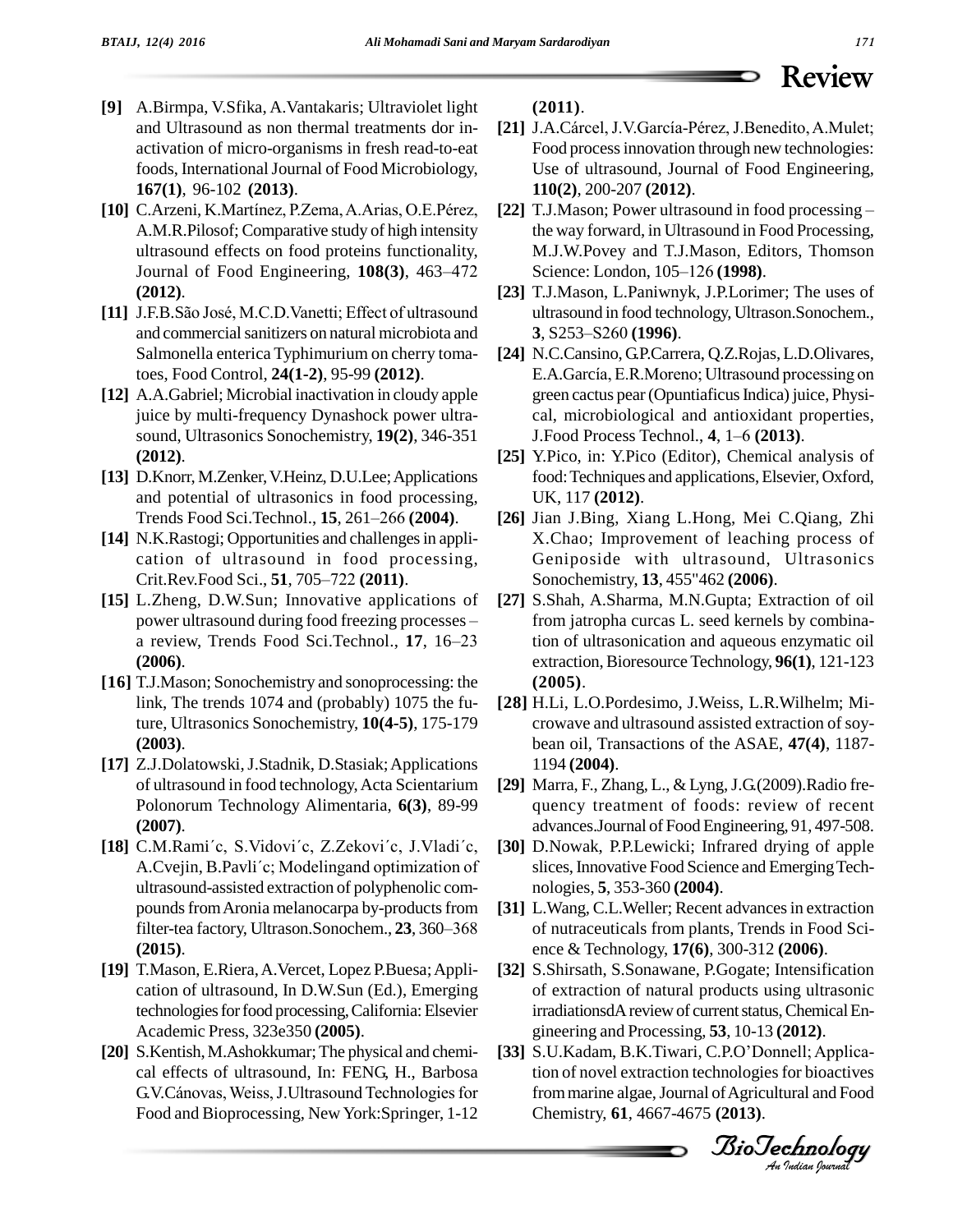- [34] S.N.Azizi, M.Yousefpour; Static and ultrasonic-assisted aging effects on the synthesis of analcime zeo-<br>lite, Z Fur Anorg Allg Chem., **636**, 886–90 (2010).
- [35] C.Belviso, F.Cavalcante, A.Lettino, S.Fiore; Effects [49] of ultrasonic treatment on zeolite synthesized from coal fly ash, Ultrason Sonochem., **18**, 661–8 (2011). of ultrasonic treatment on zeolite synthesized from
- **[36]** B.Wang, J.Wu, Z.Y.Yuan, N.Li, S.Xiang; Synthe sis of MCM-22 zeolite by an ultrasonic-assisted aging procedure, Ultrason Sonochem., 15, 334-8 **(2008)**.
- **[37]** S.Cao, Z.Hu, B.Pang, H.Wang, H.Xie, F.Wu; Effect of ultrasound treatment on fruit decay and quality maintenance in strawberry after harvest, Food [ ity maintenance in strawberry after harvest, Food
- **[38]** R.Bhat, C.N.S.B.Kamaruddin, M.T.Liong, A.A.Karim; Sonication improves kasturi lime (Citrus microcarpa) juice quality, Ultrasonic A.A.Karim; Sonication improves kasturi lin<br>
rus microcarpa) juice quality, Ultra<br>
Sonochemistry, **18**, 1295–1300 (2011).
- **[39]** Y.Wang, Y.Hu, J.Wang, Z.Liu, G.Yang, G.Geng; Ultrasound-assisted solvent extraction of swainsonine from Oxytropis ochrocephala Bunge, Journal of Medicinal Plants Research., **5(6)**, 890–894 **(2011)**.
- [40] J.A.Cárcel, J.V.García-Pérez, J.Benedito, A.Mulet; Food process innovation through new technologies:<br>Use of ultrasound, Journal of Food Engineering,<br>**110(2)**, 200–207 **(2012)**. Use of ultrasound, Journal of Food Engineering,
- [48] S.N.Azizi, M.Yousefpour; Static and ultrasonic-as-<br>isted aging effects on the synthesis of analcime zeo-<br>lite, Z Fur Anorg Allg Chem., **636**, 886–90 (2010).<br>
[35] C.Belviso, F.Cavalcane, A.Letino, S. Fiore: Effects [4 **110(2)**, 200–207 **(2012)**.<br>**[41]** C.Arzeni, K.Martínez, P.Zema, A.Arias, O.E.Pérez, A.M.R.Pilosof; Comparative study of high intensity sonics Sonochemistry, 14, 717–724 (2007). ultrasound effects on food proteins functionality, [5] A.M.R.Pilosof; Comparative study of high intensity<br>ultrasound effects on food proteins functionality, [55] L<br>Journal of Food Engineering, **108(3)**, 463–472 u **(2012a)**.
- **[42]** D.Pingret, FabianoA.S.Tixier, F.Chemat; Degradation during application of ultrasound in food pro cessing: A review, Food Control, 31(2), 593–606 **(2013)**.
- [43] H.M.Kyllönen, P.Pirkonen, M.Nyström; Membrane filtration enhanced by ultrasound: A review, Desali- [57] H.M.Kyllönen, P.Pirkonen, M.Nys<br>filtration enhanced by ultrasound:<br>nation, **181**, 319–335 (**2005**).
- [44] Y.Chisti; Sonobioreactors: using ultrasound for en-<br>hanced microbial productivity, Trend Biotechnol.,<br>21, 89–93 (2003). hanced microbial productivity, Trend Biotechnol.,
- for intracellular products, Enzyme **[45]** Y.Chisti, M.Moo Young; Disruption of microbial cells<br>for intracellular products, Enzyme<br>Microbiol.Technol., **8**, 194–204 **(1986**). **[59]**
- Biotechnol.Bioeng., 18, 465–471 (1976). **[46]** S.Dakubu; Cell inactivation by ultrasound, Microbiol.Technol., **8**, 194–204 (**1986**).<br>S.Dakubu; Cell inactivation by ultraso<br>Biotechnol.Bioeng., **18**, 465–471 (**1976**).
- **[47]** R.Mawson, M.Rout, G.Ripoll, P.Swiergon,T.Singh, K.Knoerzer et al.; Production of particulates from transducer erosion: Implications on food safety, Ultrasonics Sonochemistry, **21(6)**, 2122-2130 **(2014)**.

*Indian Journal*

- [48] Y.He; Recent advances in application of liquidbased microextraction: a review, Chemical Papers, **68(8)**, 995-1007 **(2014)**.
- **[49]** J.L.Hong, J.Ju, S.Paul, J.Y.So, A.DeCastro, A.Smolarek et al.; Pico, Y, Ultrasound-assisted extraction for food and environmental samples, TrAC -TrendsinAnalytical Chemistry, 43, 84-99 **(2013)**.
- **[50]** P.Vinas, N.Campillo, Lopez I.Garcia, Hernandez M.Cordoba; Dispersive liquid-liquid microextraction in food analysis, A critical review microextraction techniques,Analytical and Bioanalytical Chemistry, **406(8)**, 2067-2099 **(2014)**.
- **[51]** J.H.Chen, Y.Ren, J.Seow, T.Liu, W.S.Bang, H.G.Yuk; Intervention technologies for ensuring microbiological safety of meat: Current and future<br>trends,Comprehensive Reviews in Food Science and<br>Food Safety, **11**, 119–132 (**2012**).. trends, Comprehensive Reviews in Food Science and
- Food Safety, **11**, 119–132 (**2012**).<br>[52] R.Pagan, P.Mañas, I.Alvarez, S.Condon; Resistance of Listeria monocytogenes to ultrasonic waves un der pressure at sublethal (manosonication) and le-<br>thal (manothermosonication) temperatures, Food Mi-<br>crobiology, **16**, 139–148 **(1999**). thal (manothermosonication) temperatures, Food Mi-
- **[53]** B.Li, D.W.Sun; Effect of power ultrasound on freezing rate during immersion freezing, Journal of Food B.Li, D.W.Sun; Effect of power ultrasound<br>ing rate during immersion freezing, Journa<br>Engineering, **55(3**), 277–282 (**2002**).
- [54] M.D.Luque de Castro, Priego F.Capote; Ultrasound assisted crystallization (sonocrystallization), Ultra- M.D.Luque de Castro, Priego F.Capote; Ultrasou<br>assisted crystallization (sonocrystallization), Ult<br>sonics Sonochemistry, **14**, 717–724 (**2007**).
- [55] L.Zheng, D.W.Sun; Innovative applications of power ultrasound during food freezing processes,Areview, Trendsin Food Science and Technology, **17**, 16-23 **(2006)**.
- **[56]** R.G.Earnshaw; Ultrasound: A new opportunity for food preservation, in: M.J.W.Povey, T.J.Mason (Eds.), Ultrasound in Food Processing, Blackie Academic and International, London, **(1998)**.
- **[57]** J.V.Sinesterra; Ultrasonics, **30**, 180 **(1992)**.
- [58] M.Ashokkumar, D.Sunartio, S.Kentish, R.Mawson, L.Simons, K.Vilkhu, C.Versteeg; Modification of food ingredients by ultrasound to improve function ality: a preliminary study on a model system, Inno vative Food Science Emerging Technology, 9, 155– 160 **(2008)**.
- [59] M.Ashokkumar, R.Bhaskarcharya, S.Kentish, J.Lee,<br>M.Palmer, B.Zisu; The ultrasonic processing of dairy<br>products an overview, Dairy Science Technology, M.Palmer,B.Zisu;The ultrasonic processing of dairy **(2009)**.
- **[60]** J.Riener, F.Noci, D.A.Cronin, D.J.Morgan, G.Lyng; A comparison of selected quality characteristics of yoghurts prepared from thermosonciated and con-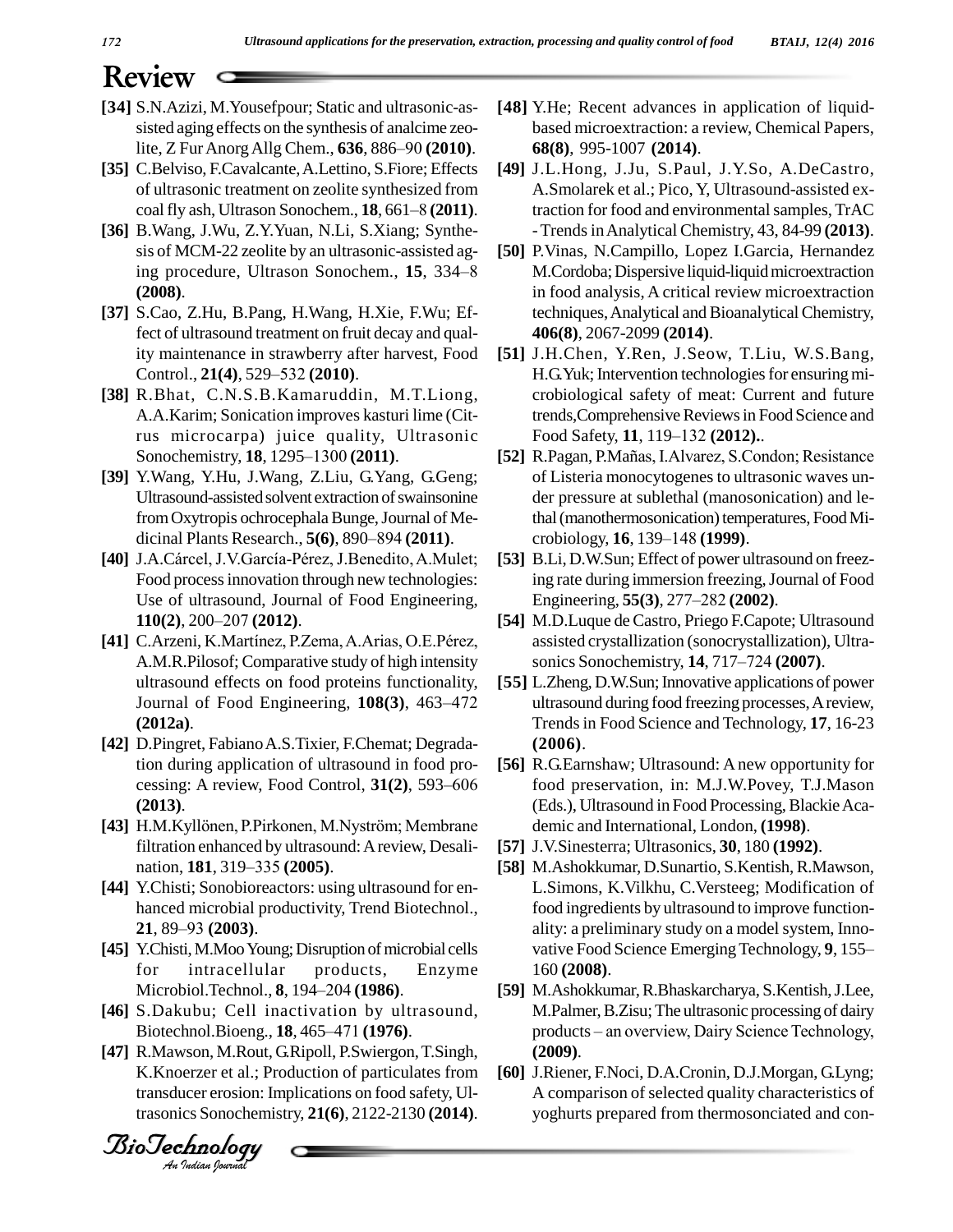1110 **(2010)**.

- **[61]** P.K.Chendke, H.S.Fogler; Macrosonicsin industry: A<br>P.K.Chendke, H.S.Fogler; Macrosonics in industry: ss<br>4.Chemical processing, Ultrasonics, 13, 31–37 S **(1975)**.
- **[62]** Y.Sun, D.Liu, J.Chen, X.Ye, D.Yu; Effects of different factors of ultrasound treatment on the extraction yield of the all-trans-b-carotene from citrus peels,<br>Ultrasonics Sonochemistry, **18**, 243–249 (**2011**). tion yield of the all-trans-b-carotene from citrus peels,
- **[63]** Y.Ma, X.Ye,Y.Hao, G.Xu, G.Xu, D.Liu; Ultrasound assisted extraction of hesperidin from Penggan (Citrus reticulata) peel, Ultrasonics Sonochemistry, 15, assisted extraction of l<br>rus reticulata) peel, U<br>227–232 (**2008**).
- **[64]** F.Chemat, V.Tomao, M.Virot; Ultrasound-assisted extraction in food analysis, in: Handbook of food **[78]** A analysis instruments, Ötles\_ S., USA, **(2008)**. extraction in food analysis, in: Handbook of food
- **[65]** T.J.Mason; Large scale sonochemical processing: aspiration and actuality, Ultrasonics Sonochemistry, 7, 145–149 **(2000)**. aspiration and actuality, Ultrasonics Sonochemistry,
- **[66]** M.Toma, M.Vinatoru, L.Paniwnyk, T.J.Mason; In vestigation of the effects of ultrasound on vegetal tissues during solvent extraction, Ultrasonics vestigation of the effects of ultrasound<br>tissues during solvent extraction, U<br>Sonochemistry, **8**, 137–142 (2001).
- **[67]** T.J.Mason, J.P.Lorimer; Applied Sonochemistry, Wiley-VCH,Weinheim, Germany, **(2002)**.
- **[68]** T.H.Kim, J.H.Choi, Y.S.Choi, H.Y.Kim, S.Y.Kim, H.W.Kim, C.J.Kim; Physicochemical properties of<br>thawed chicken breast as affected by microwave in<br>power levels, Food Sci.Biotechnol., **20**, 971–977 [**81**] B thawed chicken breast as affected by microwave **(2011)**.
- **[69]** B.Li, D.W.Sun; Novel methods for rapid freezing (**2011**).<br>B.Li, D.W.Sun; Novel methods for rapid freezing<br>and thawing of foods – A review, J.Food Eng., **54**, B.Li, D.W.Sun; Nove<br>and thawing of foods<br>175–182 (**2002**).
- [70] A.Kissam, R.Nelson, J.Ngao, P.Hunter; Water-<br>thawing of fish using low frequency acoustics, J.Food<br>Sci., 47, 71–75 **(1982)**. thawing of fish using low frequency acoustics, J.Food
- **[71]** X.F.Cheng, M.Zhang, B.Adhikari; Effects of ultra sound-assisted thawing on the quality of edamames [Glycine max (L.) Merrill] frozen using different freezing methods, Food Sci.Biotechnol., **23**, 1095 and Sciences State of the Sci.Biotechnol., **23**, 1095 and Sci.Biotechnol. 1102 **(2014)**.
- **[72]** R.Seshadri, J.Weiss, G.J.Hulbert, J.Mount; Ultra sonic processing influences rheological and optical properties of highmethoxyl pectin dispersions, Food Hydrocolloids, **17**, 191-197 **(2003)**.
- **[73]** Y.Iida, T.Tuziuti, K.Yasui, A.Towata, T.Kozuka; Control of viscosity in starch and polysaccharide solutions with ultrasound after gelatinization, Inno vative Food Science and Emerging Technologies, **1140** solutions with ultrasound<br> **9**, 140–146 (2008).
- **[74]** S.Balachandran, E.Kentish, R.Mawson, M.Ashokkumar; Ultrasonic enhancement of the supercritical extraction from ginger, Ultrasonics Sonochemistry, **13**, 471"479 **(2006)**.
- **[75]** D.J.McClements; Ultrasonic characterization of foods and drinks: Principles, Methods, and applications, Critical Reviews in Food Science and Nutrifoods and drinks: Principles, N<br>tions, Critical Reviews in Foc<br>tion, **37(1**), 1–46 (**1997**).
- **[76]** J.N.Coupland; Lowintensityultrasound. Food Re tion, **37(1)**, 1–46 (**1997).**<br>J.N.Coupland; Lowintensityultrasound. Food Research International, **37(6)**, 537–543 (**2004)**.
- **[77]** Jr.D.H.Crews, R.A.Kemp; Genetic evaluation of carcass yield using ultrasound measures on young Jr.D.H.Crews, R.A.Kemp; Genetic evaluation of<br>carcass yield using ultrasound measures on young<br>replacement beef cattle, J.Anim Sci., **80(7)**, 1809– 1818 **(2002)**.
- BioTechnologyventionallyheatedmilks, FoodChemistry, **119**, 1108ñ **[78]** A.M.Stelzleni, T.L.Perkins, Jr.A.H.Brown, F.W.Pohlman, Z.B.Johnson, B.A.Sandelin; Genetic parameter estimates of yearling live animal ultra-<br>sonic measurements in Brangus cattle, Journal of<br>Animal Science, **80(12)**, 3150–3153 **(2002)**. sonic measurements in Brangus cattle, Journal of
	- **[79]** A.Mizrach; Ultrasonic technology for quality evalu ation of fresh fruit and vegetables in pre- and postharvest processes, Postharvest Biology and Techation of fresh fruit and vegetable<br>postharvest processes, Postharvest Bio<br>nology, **48(3**), 315–330 (**2008**). nology, **48(3)**, 315–330 **(2008)**.<br>**[80]** E.M.C.Alexandre, T.R.S.Brandão, C.L.M.Silva;
	- Efficacy of non-thermal technologies and sanitizer solutions on microbial load reduction and quality retention of strawberries, Journal of Food Engineering, **108(3)**, 417-426 **(2012)**.
	- **[81]** B.K.Tiwari, A.Patras, N.Brunton, P.J.Cullen, ing, **108(3)**, 417-426 **(2012)**.<br>B.K.Tiwari, A.Patras, N.Brunton, P.J.Cullen,<br>C.P.O'Donnell; Effect of ultrasound processing on anthocyanins and color of red grape juice, Ultra sonics Sonochemistry, **17(3)**, 598-604 **(2010)**.
	- **[82]** A.Skaf, G.Nassar, F.Lefebvre, B.Nongaillard;Anew acoustic technique to monitor bread dough during<br>the fermentation phase, Journal of Food Engineer-<br>ing, **93(3**), 365–378 **(2009**). the fermentation phase, Journal of Food Engineerthe fermentation phase, Journal of Food Engineer-<br>ing, **93(3**), 365–378 **(2009)**.<br>**[83]** García J.Álvarez, J.Salazar, C.M.Rosell; Ultrasonic
	- study of wheat flour properties, Ultrasonics, **51(2)**, García J.Álvarez, J.Sa<br>study of wheat flour p<br>223–228 (**2011**).
	- **[84]** M.Ashokkumar;Applications of ultrasound in food and bioprocessing, Ultrasonics Sonochemistry, **25**, M.Ashokkumar; A<sub>J</sub><br>and bioprocessing,<br>17–23 (**2015**).
	- [85] A.C.Soria, M.Villamiel; Effect of ultrasound on the technological proportion and bioactivity of food: A technological properties and bioactivity of food: A<br>review, Trends in Food Science & Technology,<br>**21(7**), 323–331 **(2010**). review, Trends in Food Science & Technology, **21(7)**, 323–331 **(2010)**.<br>**[86]** J.O'Sullivan, B.Murray, C.Flynn, I.Norton; The ef-
	- fect of ultrasound treatment on the structural, physi cal and emulsifying properties of animal and veg etable proteins, Food Hydrocolloids, http://dx.doi.org/

*BioTechnology*<br>An Indian Journal